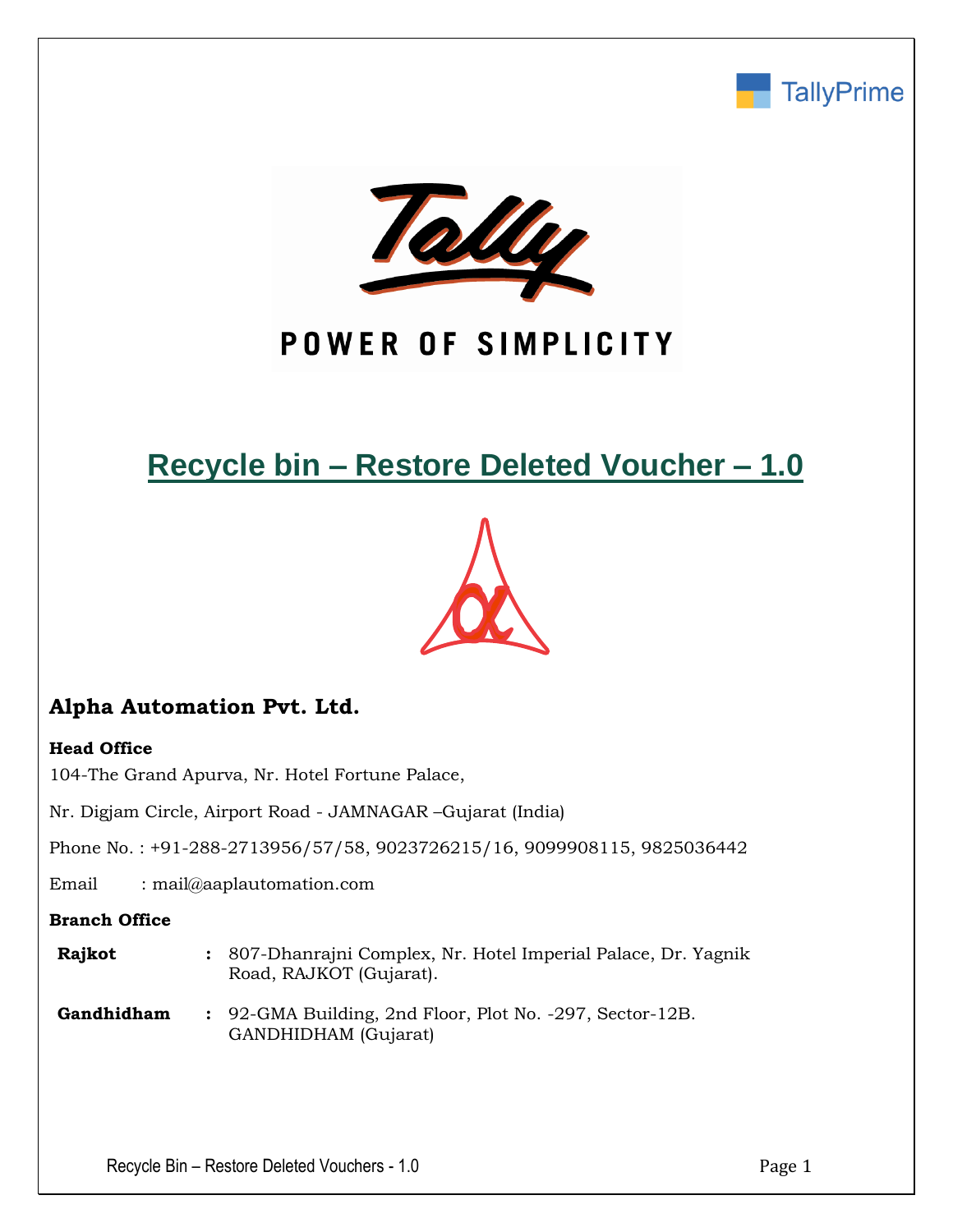

© 2020 Alpha Automation Pvt. Ltd. All rights reserved.

Tally, Tally 9, Tally9, Tally.ERP, Tally.ERP 9, Shoper, Shoper 9, Shoper POS, Shoper HO, Shoper 9 POS, Shoper 9 HO, TallyDeveloper, Tally.Server 9, Tally Developer, Tally. Developer 9, Tally.NET, Tally Development Environment, TallyPrime, TallyPrimeDeveloper, TallyPrime Server, Tally Extender, Tally Integrator, Tally Integrated Network, Tally Service Partner, TallyAcademy & Power of Simplicity are either registered trademarks or trademarks of Tally Solutions Pvt. Ltd. in India and/or other countries. All other trademarks are properties of their respective owners.

Version: Alpha Automation Pvt. Ltd/ Recycle Bin – Restore Deleted Voucher / 1.0 / Nov-2020.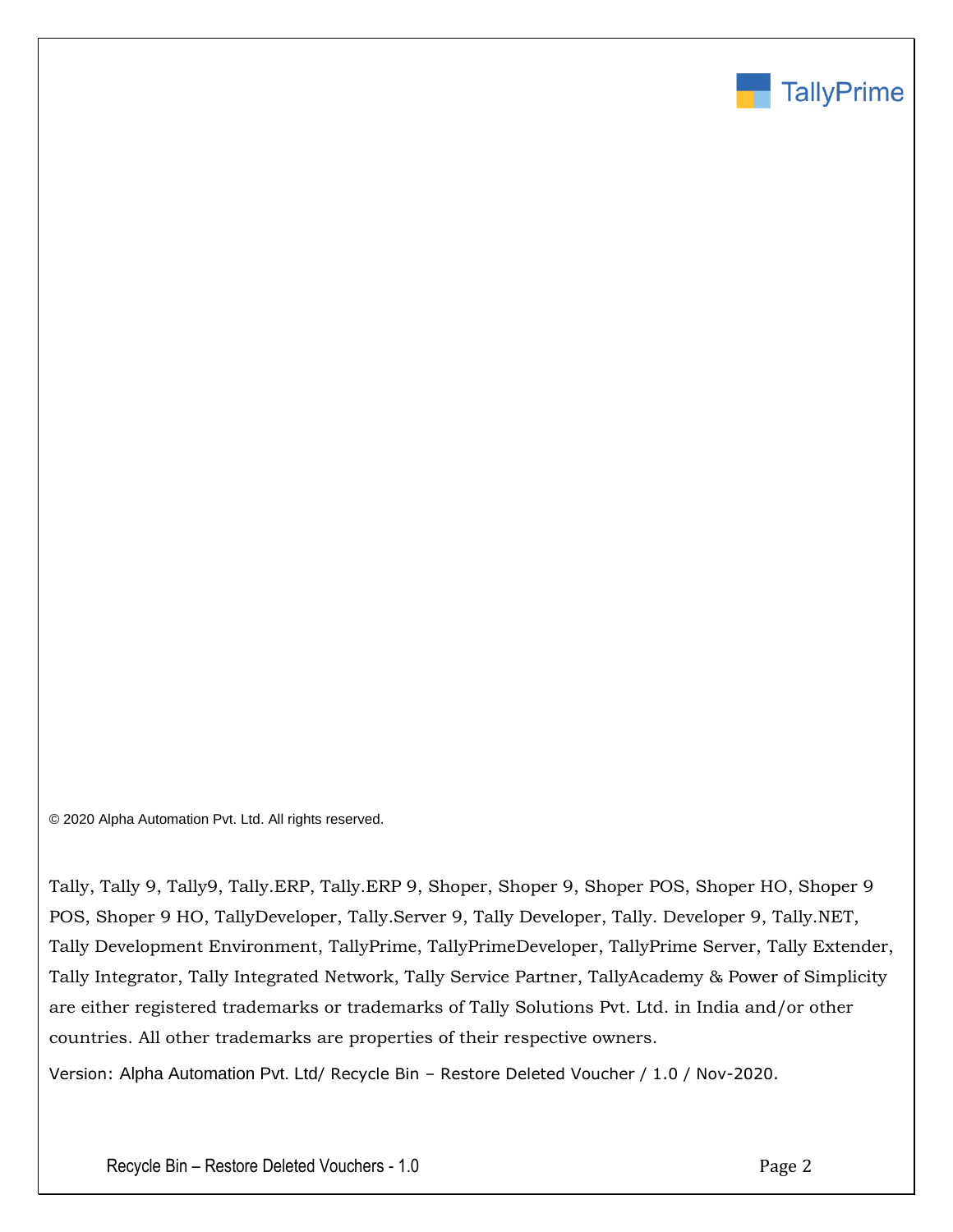

# **Recycle Bin – Restore Deleted Voucher – 1.0**

### **Introduction**

You can 'Restore' these or permanently delete the transactions from here.Vouchers that have been moved to the recycle bin will appear in the optional voucher list in case this addon is subsequently disabled by you. In case of Data Synchronization, these deleted vouchers will appear in the Recycle Bin of the remote computer if this add-on has also been activated there (else they will appear in the Optional Voucher list).

### **Benefits**

• A unique feature of this add-on is that multiple (selected) vouchers can be deleted and moved to the Recycle Bin in one go.

## **What's New?**

• Compatible with Tally Prime

#### **Important!**

Take back up of your company data before activating the Add-on.

Once you try/purchase an Add-on, follow the steps below to configure the Add-on and use it.

#### **Installation**

- 1. Copy the TCP file in TallyPrime Folder.
- 2. Gateway of Tally  $\rightarrow$  F1 (Help) $\rightarrow$  TDL & Add-on  $\rightarrow$  F4 (Manage Local TDL)  $\rightarrow$  Select Yes in Load TDL on Startup and give the file name of TCP File. After pressing the Enter Key will show TDL Status which should be as Loaded.

#### **System requirements:**

No additional hardware / software infrastructure is required for executing and operation this applications module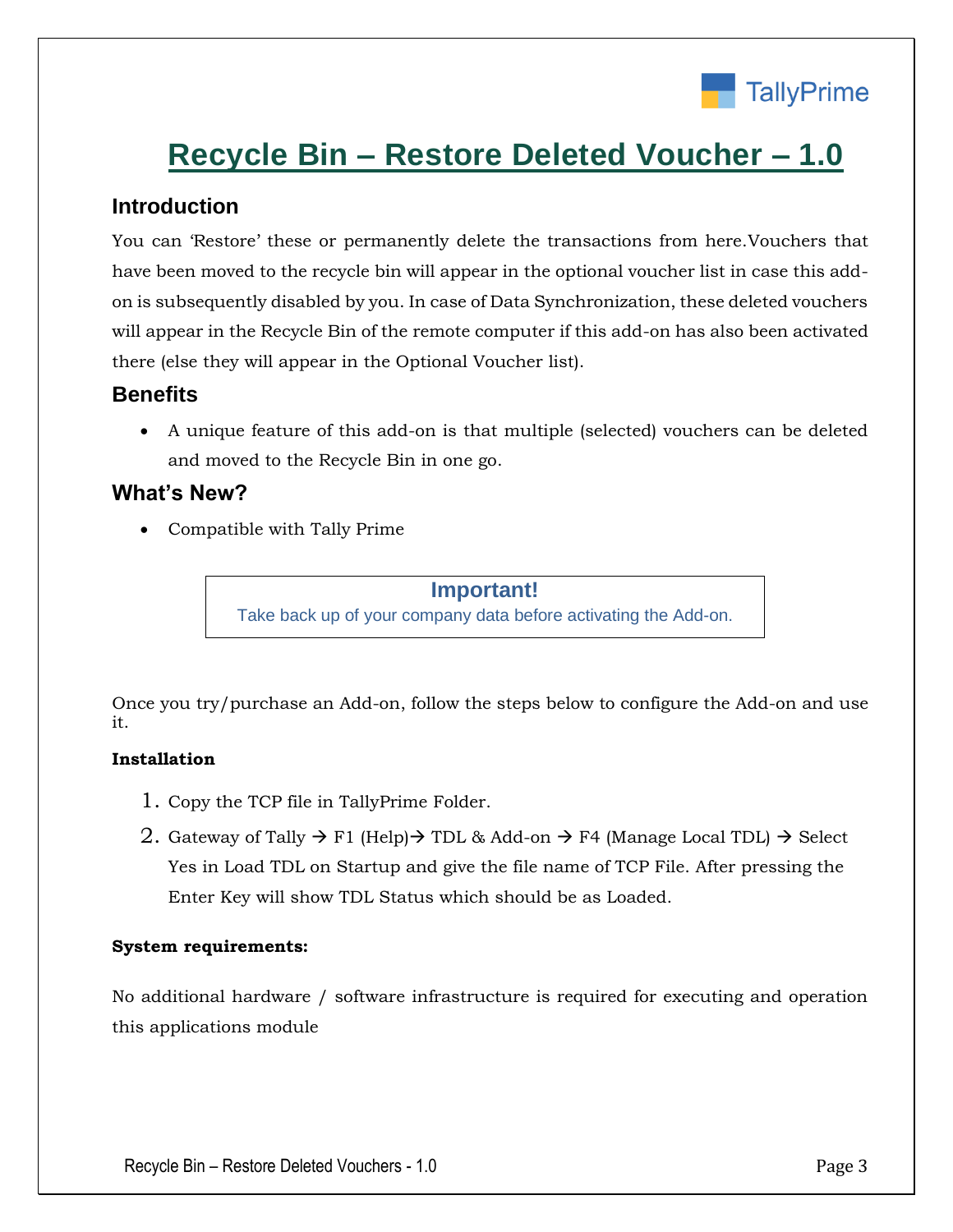

1. Activate the Add-on.

#### *For TallyPrime Release 1.0*

Go to **Gateway of Tally** → **F1: Help** → **TDL & Add-On** → **F6: Add-On Features**. Alternatively, you may press **CTRL + ALT + T** from any menu to open TDL Management report and then press **F6: Add-On Features**

Set "Yes" to the options "Enable Recycle Bin?"

**Add-On Features** 

Enable Recycle Bin ? Yes

Accept ?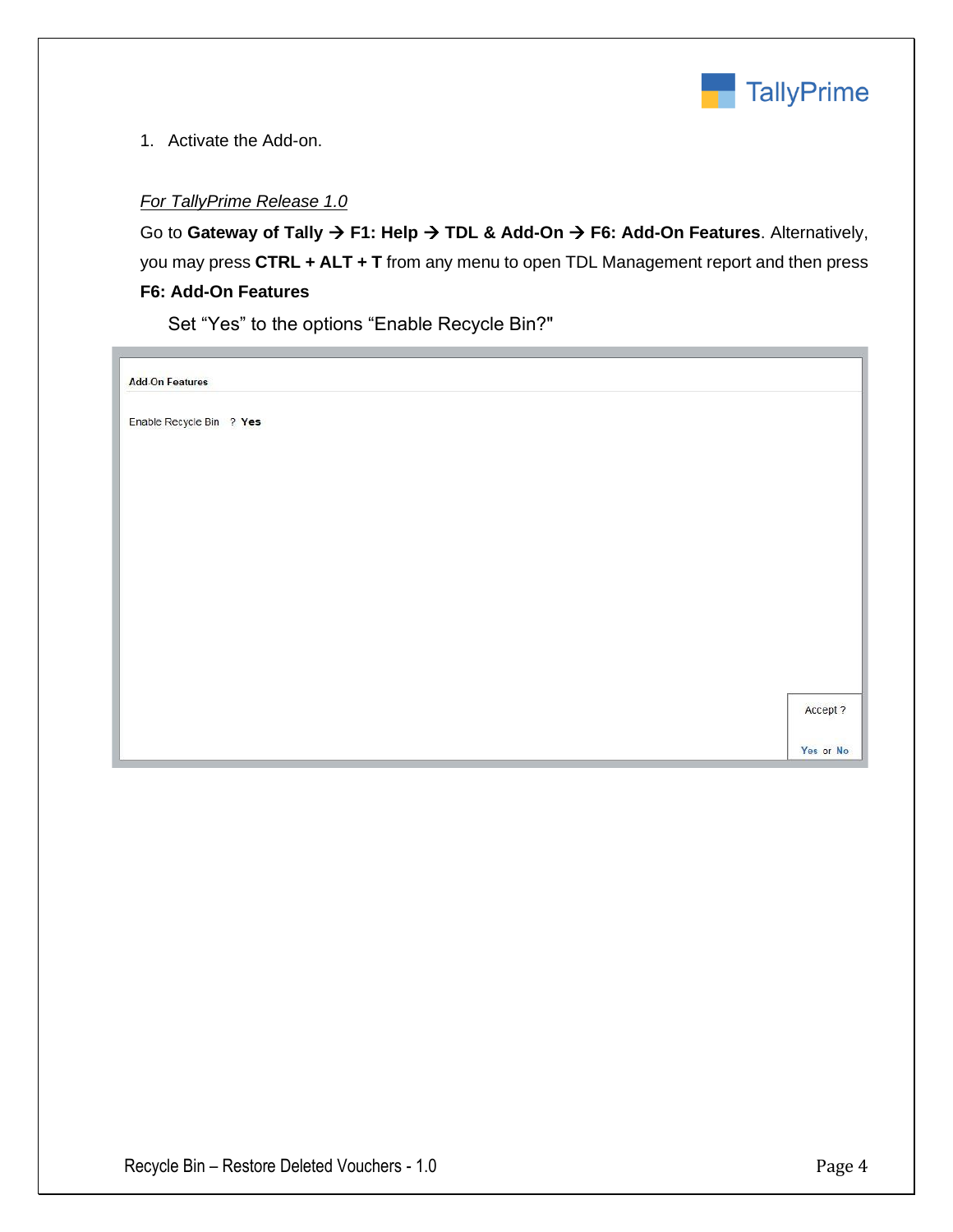

## 2. Go to Gateway of Tally  $\rightarrow$  Display  $\rightarrow$  Day Book to delete a voucher.

 Select a voucher (or multiple vouchers) and Press Alt + R to delete a Voucher.

| TallyPrime                         | MANAGE                                                                                                                                  |         |             |                                 |                                       |                           |                            |              | o.<br>$\times$<br>$-$                       |
|------------------------------------|-----------------------------------------------------------------------------------------------------------------------------------------|---------|-------------|---------------------------------|---------------------------------------|---------------------------|----------------------------|--------------|---------------------------------------------|
| <b>GOLD</b>                        | K: Company                                                                                                                              | Y: Data | Z: Exchange | G: Go To                        | O: Import                             | E: Export                 | M: E-mail                  | P: Print     | F1: Help                                    |
| Day Book                           |                                                                                                                                         |         |             | <b>Alpha Automation Pvt Ltd</b> |                                       |                           |                            |              | × F2: Date                                  |
| Day Book                           |                                                                                                                                         |         |             |                                 |                                       |                           |                            | For 2-Nov-20 | F3: Company                                 |
| Date                               | Particulars                                                                                                                             |         |             |                                 | Vch Type                              | Vch No.                   |                            |              | Debit Amount Credit Amount F4: Voucher Type |
|                                    |                                                                                                                                         |         |             |                                 |                                       |                           | Inwards Qty                | Outwards Qty |                                             |
|                                    | 2-Nov-20 Sky Computers Pvt. Ltd.<br>2-Nov-20 Alpha Computers Pvt. Ltd.                                                                  |         |             |                                 | Payment<br>Receipt                    |                           | 15,34,000.00               | 1,05,000.00  | F <sub>5</sub>                              |
| 2-Nov-20 Yash<br>2-Nov-20 Discount | 2-Nov-20 Ram Corporation                                                                                                                |         |             |                                 | Receipt<br>Journal                    |                           | 1,000.00<br>150.00         | 32,450.00 F6 | F7: Show Profit                             |
|                                    | 2-Nov-20 Alpha Computers Pvt. Ltd                                                                                                       |         |             |                                 | Journal<br><b>Sales</b>               | $\frac{22}{23}$           | 1,23,900.00                |              | 8: Columnar                                 |
|                                    | 2-Nov-20 Alpha Computers Pvt. Ltd<br>2-Nov-20 Alpha Computers Pvt. Ltd<br>2-Nov-20 Alpha Computers Pvt. Ltd<br>2-Nov-20 Ram Corporation |         |             |                                 | <b>Sales</b><br>Sales<br><b>Sales</b> | 24                        | 1,93,520.00<br>1,17,221.20 |              |                                             |
|                                    |                                                                                                                                         |         |             |                                 | <b>Salon</b>                          | $rac{25}{25}$             | 1,23,900.00                |              | 10                                          |
| 2-Nov-20 Assemble 2                | 2-Nov-20 Sky Computers Pvt. Ltd.                                                                                                        |         |             |                                 | Purchase<br>Stock Journal             | $\bf 8$<br>$\overline{2}$ | 20 No                      | 15,34,000.00 |                                             |
|                                    |                                                                                                                                         |         |             |                                 |                                       |                           |                            |              | <b>B: Basis of Values</b>                   |
|                                    |                                                                                                                                         |         |             |                                 |                                       |                           |                            |              | H: Change View                              |
|                                    |                                                                                                                                         |         |             |                                 |                                       |                           |                            |              | J: Exception Reports                        |
|                                    |                                                                                                                                         |         |             |                                 |                                       |                           |                            |              | R: Delete                                   |
|                                    |                                                                                                                                         |         |             |                                 |                                       |                           |                            |              |                                             |
|                                    |                                                                                                                                         |         |             |                                 |                                       |                           |                            |              |                                             |
|                                    |                                                                                                                                         |         |             |                                 |                                       |                           |                            |              |                                             |
|                                    |                                                                                                                                         |         |             |                                 |                                       |                           |                            |              |                                             |
|                                    |                                                                                                                                         |         |             |                                 |                                       |                           |                            |              |                                             |
|                                    |                                                                                                                                         |         |             |                                 |                                       |                           |                            |              |                                             |
|                                    |                                                                                                                                         |         |             |                                 |                                       |                           |                            |              |                                             |
|                                    |                                                                                                                                         |         |             |                                 |                                       |                           |                            |              |                                             |
|                                    |                                                                                                                                         |         |             |                                 |                                       |                           |                            |              |                                             |
|                                    |                                                                                                                                         |         |             |                                 |                                       |                           |                            |              |                                             |
|                                    |                                                                                                                                         |         |             |                                 |                                       |                           |                            |              | F12: Configure                              |

3. Tally will display a dialog box to confirm the deletion as shown below.

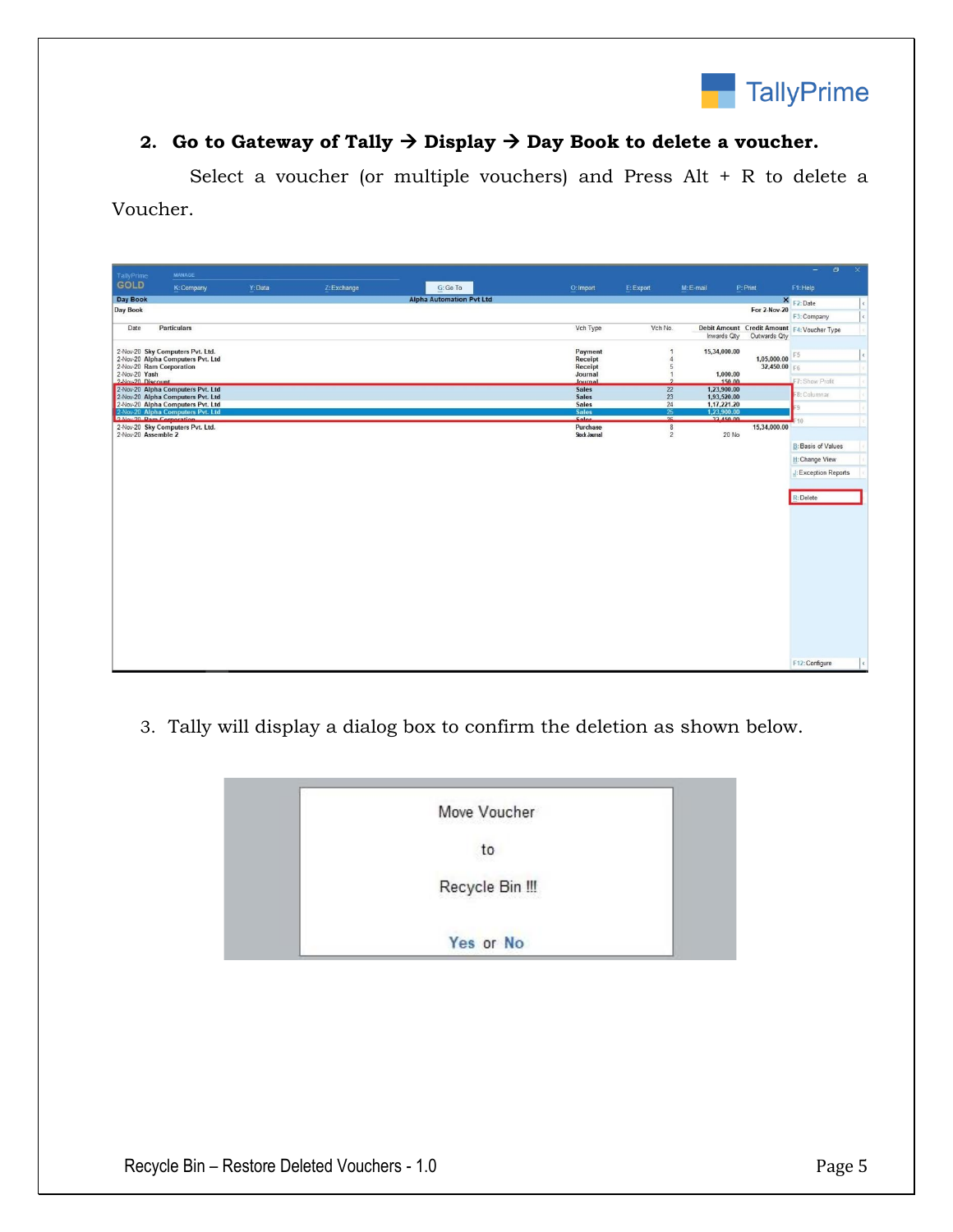

4. To Restore Voucher from Recycle Bin, Navigate through Gateway Of Tally  $\rightarrow$ Display → Recycle Bin Select Any Voucher or Multiple Vouchers and Press Alt+F12 to Restore Voucher.

| TallyPrime                              | MANAGE     |         |             |                                           |                                                                                                                                                                                                                                                            |                                                                                                                        |           |          | $\rightarrow$ | $\mathbb{R}$<br>$\sigma$ |
|-----------------------------------------|------------|---------|-------------|-------------------------------------------|------------------------------------------------------------------------------------------------------------------------------------------------------------------------------------------------------------------------------------------------------------|------------------------------------------------------------------------------------------------------------------------|-----------|----------|---------------|--------------------------|
| GOLD                                    | K: Company | Y: Data | Z: Exchange | $G:Go$ To                                 | O: Import                                                                                                                                                                                                                                                  | E: Export                                                                                                              | M: E-mail | P: Print | F1: Help      |                          |
| <b>Gateway of Tally</b>                 |            |         |             |                                           |                                                                                                                                                                                                                                                            |                                                                                                                        |           |          | × F2: Date    |                          |
| CURRENT PERIOD<br>1-Apr-20 to 31-Mar-21 |            |         |             | <b>CURRENT DATE</b><br>Monday, 2-Nov-2020 |                                                                                                                                                                                                                                                            |                                                                                                                        |           |          | F3: Company   | $\epsilon$               |
| NAME OF COMPANY                         |            |         |             | DATE OF LAST ENTRY                        |                                                                                                                                                                                                                                                            |                                                                                                                        |           |          |               |                          |
| <b>Alpha Automation Pvt Ltd</b>         |            |         |             | 2-Nov-20                                  | Gateway of Tally                                                                                                                                                                                                                                           | <b>Display More Reports</b>                                                                                            |           |          |               |                          |
|                                         |            |         |             |                                           | <b>ACCOUNTING</b><br><b>Trial Balance</b><br>Day Book<br>Cash Flow<br><b>Funds Flow</b><br><b>Account Books</b><br><b>INVENTORY</b><br><b>Inventory Books</b><br><b>STATUTORY</b><br><b>GST RepOrts</b><br>PAYROLL<br>Payroll Reports<br>EXCEPTION<br>Quit | <b>Statements of Accounts</b><br>StatEments of Inventory<br>EXception Reports<br>Analysis & Verification<br>RecycleBin |           |          |               |                          |

| TallyPrime                                                 | MANAGE                                                                                                         |         |             |          |                |                 |                                                                            | $\overline{\mathbf{x}}$<br>$\sigma$<br>$\equiv$ |
|------------------------------------------------------------|----------------------------------------------------------------------------------------------------------------|---------|-------------|----------|----------------|-----------------|----------------------------------------------------------------------------|-------------------------------------------------|
| <b>GOLD</b>                                                | K: Company                                                                                                     | Y: Data | Z: Exchange | G: Go To | O: Import      | E: Export       | M: E-mail<br>P: Print                                                      | F1: Help                                        |
| <b>Voucher Register</b><br><b>Alpha Automation Pvt Ltd</b> |                                                                                                                |         |             |          |                |                 |                                                                            | × F2:Date<br>$\epsilon$                         |
| <b>List Of All Deleted Vouchers</b>                        |                                                                                                                |         |             |          |                |                 | 1-Apr-20 to 2-Nov-20                                                       | F3: Company<br>$\epsilon$                       |
| Date                                                       | Particulars                                                                                                    |         |             |          | Vch Type       | Vch No.         | Debit Amount Credit Amount F4: Voucher Type<br>Outwards Qty<br>Inwards Qty |                                                 |
|                                                            |                                                                                                                |         |             |          | Sales          | 22              | 1,23,900.00                                                                | $\epsilon$                                      |
|                                                            | 2-Nov-20 Alpha Computers Pvt. Ltd.<br>2-Nov-20 Alpha Computers Pvt. Ltd.<br>2-Nov-20 Alpha Computers Pvt. Ltd. |         |             |          | Sales<br>Sales | $\frac{22}{23}$ | 1,93,520.00                                                                | $-6$                                            |
|                                                            |                                                                                                                |         |             |          |                |                 |                                                                            | F7: Show Profit                                 |
|                                                            |                                                                                                                |         |             |          |                |                 |                                                                            | F8: Columnar                                    |
|                                                            |                                                                                                                |         |             |          |                |                 |                                                                            | F9                                              |
|                                                            |                                                                                                                |         |             |          |                |                 |                                                                            | F10                                             |
|                                                            |                                                                                                                |         |             |          |                |                 |                                                                            |                                                 |
|                                                            |                                                                                                                |         |             |          |                |                 |                                                                            | <b>B: Basis of Values</b>                       |
|                                                            |                                                                                                                |         |             |          |                |                 |                                                                            | H: Change View                                  |
|                                                            |                                                                                                                |         |             |          |                |                 |                                                                            | J: Exception Reports                            |
|                                                            |                                                                                                                |         |             |          |                |                 |                                                                            | F12: Restore                                    |
|                                                            |                                                                                                                |         |             |          |                |                 |                                                                            |                                                 |
|                                                            |                                                                                                                |         |             |          |                |                 |                                                                            |                                                 |
|                                                            |                                                                                                                |         |             |          |                |                 |                                                                            |                                                 |
|                                                            |                                                                                                                |         |             |          |                |                 |                                                                            |                                                 |
|                                                            |                                                                                                                |         |             |          |                |                 |                                                                            |                                                 |
|                                                            |                                                                                                                |         |             |          |                |                 |                                                                            |                                                 |
|                                                            |                                                                                                                |         |             |          |                |                 |                                                                            |                                                 |
|                                                            |                                                                                                                |         |             |          |                |                 |                                                                            |                                                 |
|                                                            |                                                                                                                |         |             |          |                |                 |                                                                            |                                                 |
|                                                            |                                                                                                                |         |             |          |                |                 |                                                                            |                                                 |
|                                                            |                                                                                                                |         |             |          |                |                 |                                                                            |                                                 |
|                                                            |                                                                                                                |         |             |          |                |                 |                                                                            | F12: Configure                                  |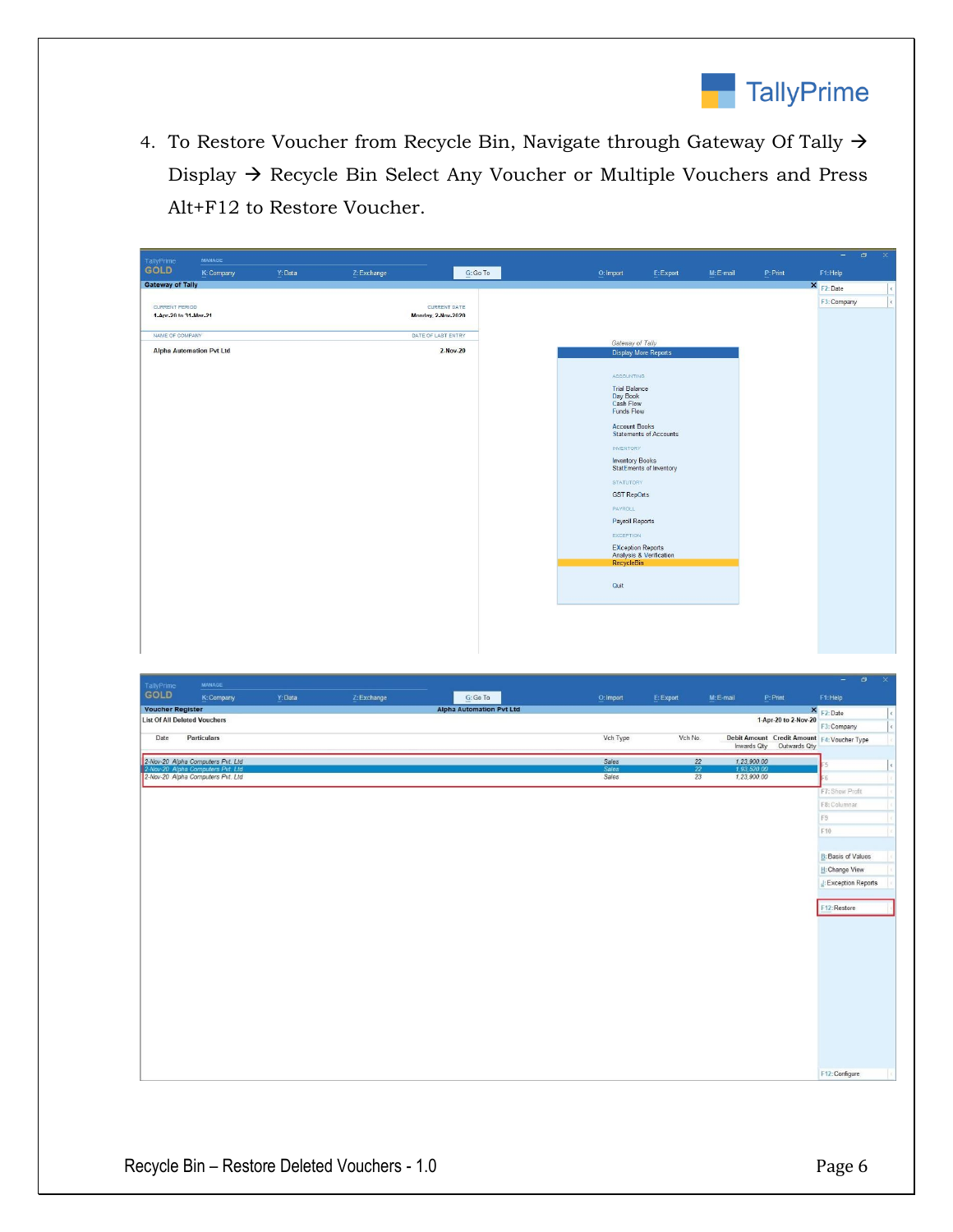

5. User Confirmation Dialogue Box will appear to Restore Vouchers as below. "Yes" to Restore

| TallyPrime                   | MANAGE                            |         |             |                                 |             |           |               |                                                        | $  \alpha$ $\times$ |
|------------------------------|-----------------------------------|---------|-------------|---------------------------------|-------------|-----------|---------------|--------------------------------------------------------|---------------------|
| GOLD                         | K: Company                        | Y: Data | Z: Exchange | G: Go To                        | $Q:$ Import | E: Export | $M: E$ -mail  | P:Print                                                | F1: Help            |
| <b>Voucher Register</b>      |                                   |         |             | <b>Alpha Automation Pvt Ltd</b> |             |           |               |                                                        | × F2: Date          |
| List Of All Deleted Vouchers |                                   |         |             |                                 |             |           |               | 1-Apr-20 to 2-Nov-20                                   | F3: Company         |
| Date                         | Particulars                       |         |             |                                 | Vch Type    | Vch No.   |               | Debit Amount Credit Amount<br>Inwards Qty Outwards Qty |                     |
|                              | 2-Nov-20 Alpha Computers Pvt. Ltd |         |             |                                 | Sales:      | 22        | 1,23,900.00   |                                                        |                     |
|                              | 2-Nov-20 Alpha Computers Pvt. Ltd |         |             |                                 | Sales       | 23        | 1, 23, 900.00 |                                                        |                     |
|                              |                                   |         |             | Restore Voucher<br>Yes or No    |             |           |               |                                                        |                     |

**Note:** To Delete Vouchers Permanently, Navigate through Gateway Of Tally → Display → Recycle Bin Select Any Voucher or Multiple Vouchers and Press Alt + D to Delete Vouchers Permanently.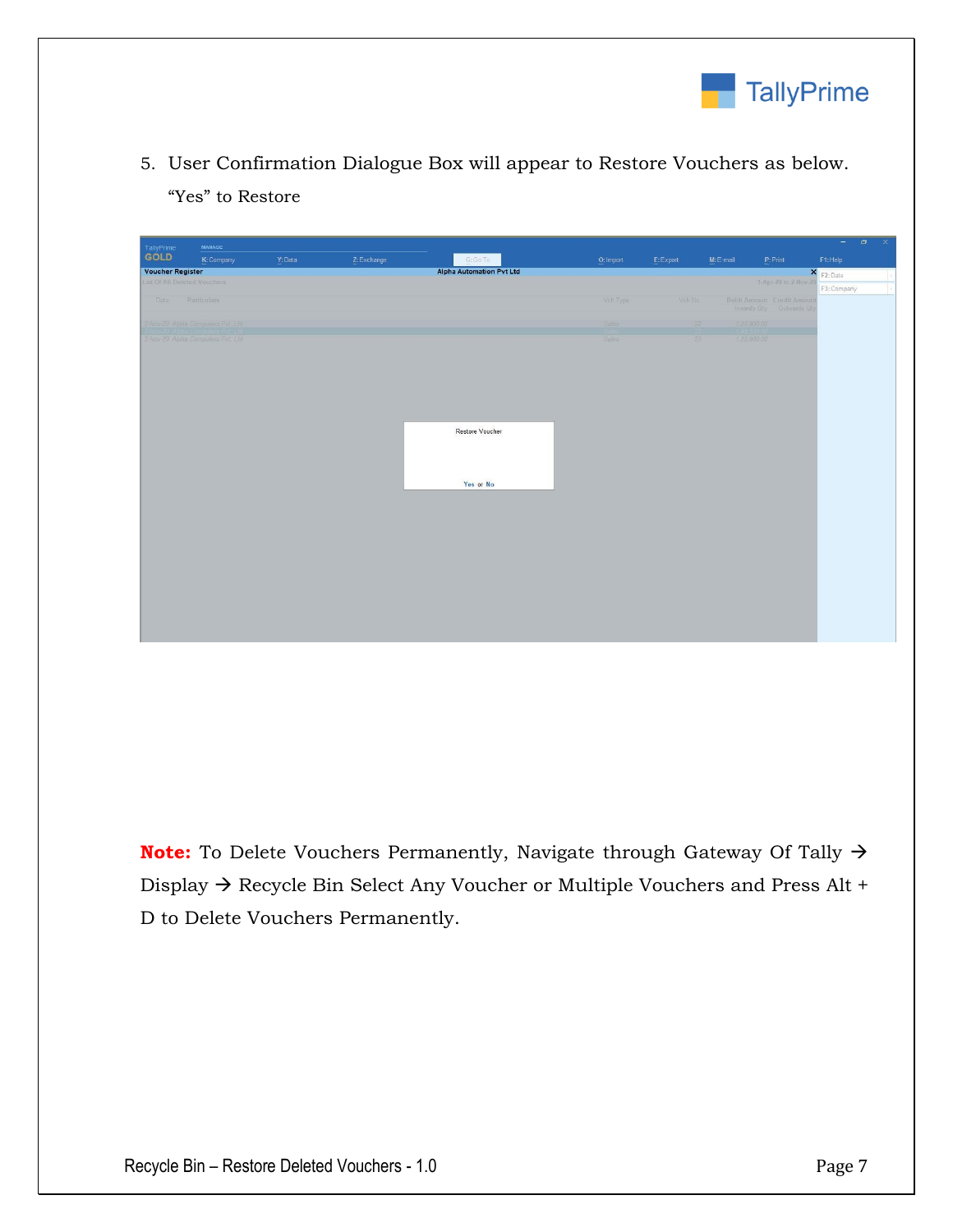

## FAQ

#### **Which version/release of TallyPrime does the add-on support?**

This add-on will work only from Tally Prime Release 1.0 onwards.

#### **How will I get support for this add-on?**

For any functional support requirements please do write to us on mail@aaplautomation.com or call us at +91-288-2713956/57/58, +91-9023726215/16, 9099908115, 9825036442.

## **If I need some enhancements / changes to be incorporated for the add-on, whom should I contact?**

Please to write to us on mail@aaplautomation.com with your additional requirements and we will revert to you in 24 hours.

#### **Will new features added be available to us?**

We offer one year availability of all support and new features free of cost. After one year, nominal subscription cost will be applicable to you to continue to get free support and updates.

#### **What will happen after one year?**

There is no fixed annual charge to be payable mandatory. However if any changes are required in our Add-On to make compatible with New Release of TallyPrime then the modification Charges will be applied.

#### **I am using a multi-site. Can I use the same Add-on for all the sites?**

No, one Add-on will work only for 1 site. You need to purchase again if you want to use the same Add-on for more sites.

#### **TDL Management screen shows errors with the Add-on. What do I do?**

Check whether the error is because of the Add-on or because of clashes between 2 TDLs (An add-on is also a TDL). In case of clashes, disable one or more TDLs and check which TDL has the error. If the Add-on has a problem, you can report it to us.